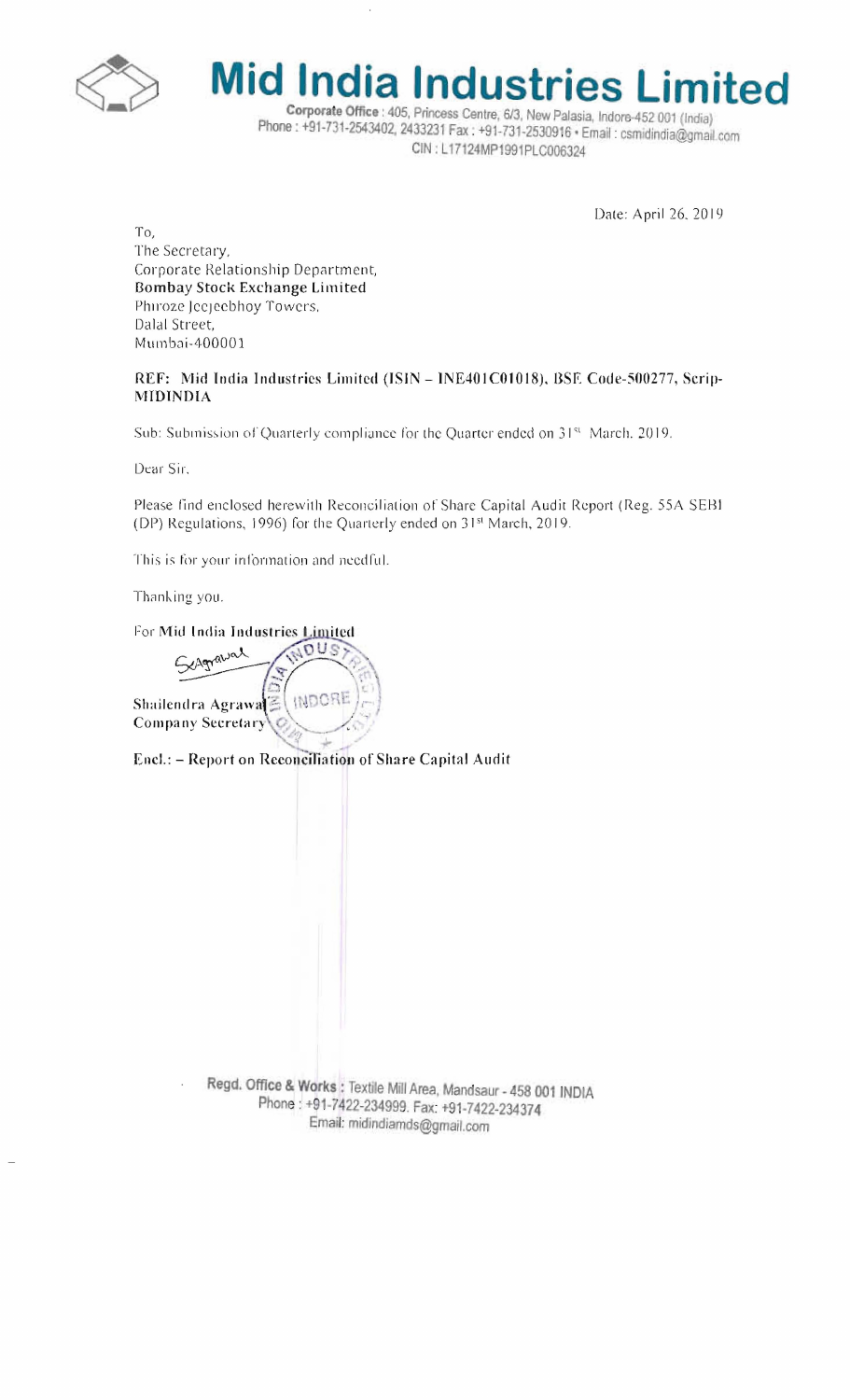



To. The Board of Directors MID INDIA INDUSTRIES LIMITED Adm Office: 405, Princess Center, *6/3.* New Palasia, Indore (M .P.)-452001

## CERTIFICATE OF RECONCILIATION OF SHARE CAPITAL AUDIT

We have examined all relevant Books, Registers, Forms, Documents and papers maintained by MID INDIA INDUSTRIES LIMITED (hereinafter referred to as ·the Company') and Its Registrar & Share Transfer Agent ANKIT CONSULTANCY PRIVATE LIMITED having office at 60, Electronic Complex, Pardeshipura, Indore (M.P.) for the purpose of issuing Reconciliation of Share Capital Audit Certificate, in accordance with Circular No. 0 & CC/F1TTC/C1R-16/2002 dated December 31<sup>st</sup> 2002 (Amended vide Circular No. CIR/MRD/DP/30/2010 dated 06-09-2010) issued by the Securities and Exchange Board of India for the quarter ended 31st March, 2019.

In our opinion and to the best of our knowledge and according to the information and explanations given to us and based on such verification as considered necessary, we hereby certify that:

|                | For Quarter Ended                                                     | 31 <sup>st</sup> March, 2019                                                                          |  |
|----------------|-----------------------------------------------------------------------|-------------------------------------------------------------------------------------------------------|--|
| $\overline{2}$ | <b>ISIN</b>                                                           | INE401C01018                                                                                          |  |
| 3              | Script Code                                                           | BSE:- 500277                                                                                          |  |
| 4              | Face Value                                                            | Rs. 10/- each                                                                                         |  |
| 5              | Name of the Company                                                   | <b>MID INDIA INDUSTRIES LIMITED</b>                                                                   |  |
| 6              | Registered Office, Telephone No.                                      | Textile Mill Area, Near<br>Railway<br>Station.<br>Mandsaur(M.P.)- 458001<br>Tel. No.: 07422-234999    |  |
| $\overline{7}$ | Correspondence Address, Telephone<br>No.                              | 405, Princess Center, 6/3, New<br>Palasia,<br>Indore (M.P.) 452001<br>Tel. No.: 0731-2433231, 2543402 |  |
| 8              | <b>Email Address</b>                                                  | csmidindia@gmail.com                                                                                  |  |
| 9              | Name of Stock Exchanges where the<br>Company's securities are listed: | Bombay Stock Exchange Ltd, Mumbai                                                                     |  |

 $Cont. . . . 2$ 



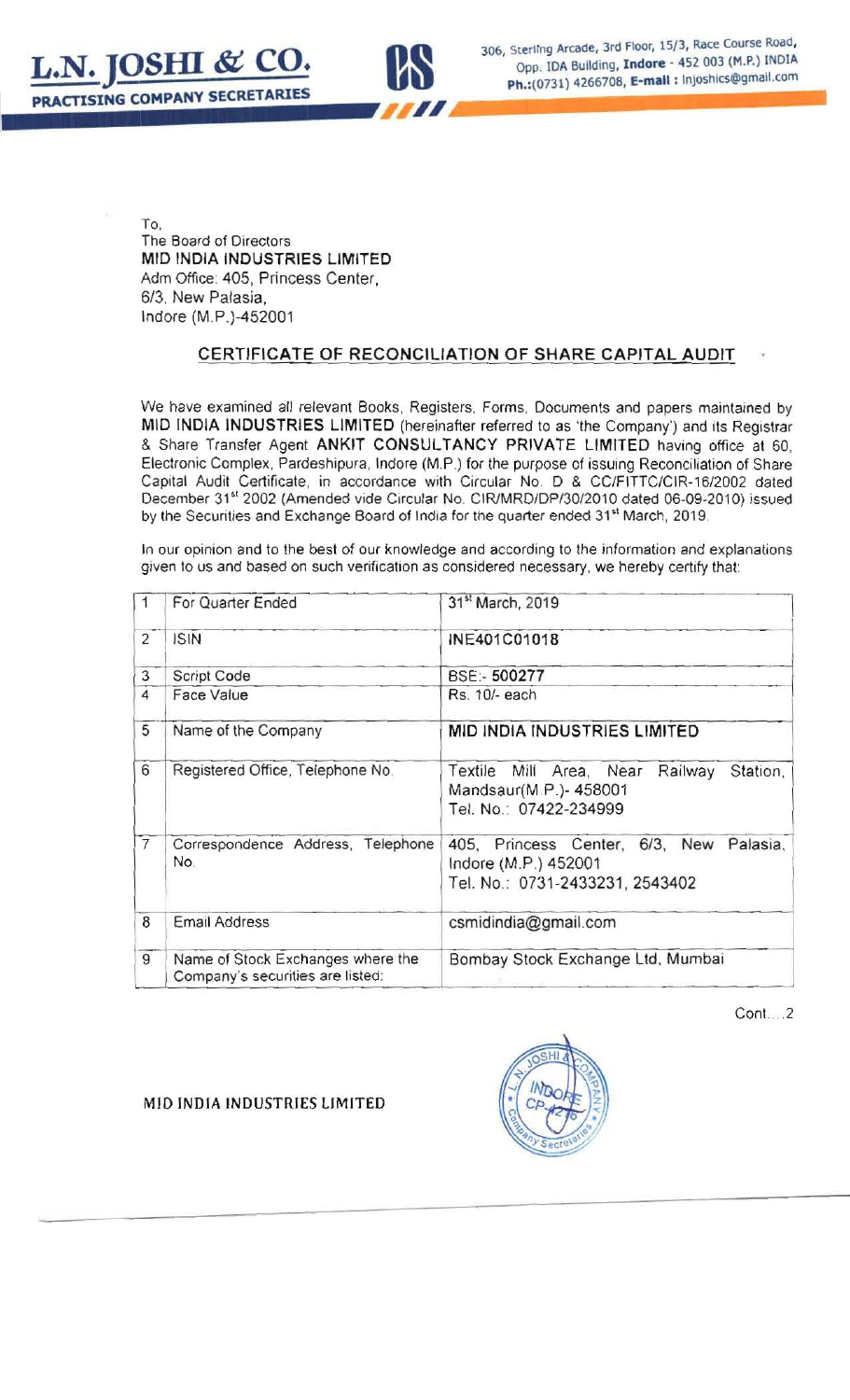| 10        | Issued Capital (in Rs.)                                     | Number of Shares | % of Total Issued Capital |
|-----------|-------------------------------------------------------------|------------------|---------------------------|
|           | Rs. 16,30,00,000/-                                          | 16300000         | 100                       |
| 11        | Listed Capital (Exchange wise)<br>(As per Company's record) |                  |                           |
|           | Bombay Stock Exchange Ltd, Mumbai                           | 16300000         | 100                       |
| 12        | Held in dematerialized form in CDSL                         | 4886776          | 29.98%                    |
| 13        | Held in dematerialized form in NSDL                         | 5865854          | 35.99%                    |
| 14        | Physical                                                    | 5547370          | 34.03%                    |
| 15        | Total No. of Shares (12+13+14)                              | 16300000         | 100%                      |
| 16<br>(i) | Reasons for difference if any, between<br>(108.11)          | Nil              | Nil                       |
| (ii)      | Reasons for difference if any, between<br>(108.15)          | Nil              | Nil                       |
| (iii)     | Reasons for difference if any, between<br>(11815)           | Nil              | Nil                       |

17 There is no change in share capital during the quarter ended 31<sup>st</sup> March, 2019.

18. Register of Members is updated (yes/no) YES (maintained by R & STA) if not updated up to which date

19. Reference of previous quarter with regard to excess dematerialized shares. if any, N.A.

20. Has the Company resolved the matter mentioned in point No.19 above in the current quarter? If not reason why? N.A.

21. All the dematerialization requests received during the quarter ended 31<sup>st</sup> March, 2019 have been duly confirmed within 21 days except 400 shares which were rejected by RTA after 21 days.

22 As on the date of this certificate. there are no cases of demate request received during the quarter ended 31<sup>st</sup> March, 2019 pending for confirmation beyond 21 days.

23. Name. Telephone & Fax No. Of the Compliance officer of the Company:

Mr. Shailendra Agrawal (A25819) Company Secretary & Compliance Officer 405, Princess Center, 6/3, New Palasia, Indore (M.P) 452001 Phone No: 0731-2433231,2543402 E-Mail: csmidindia@gmail.com



Cant. 3

MID INDIA INDUSTRIES LIMITED